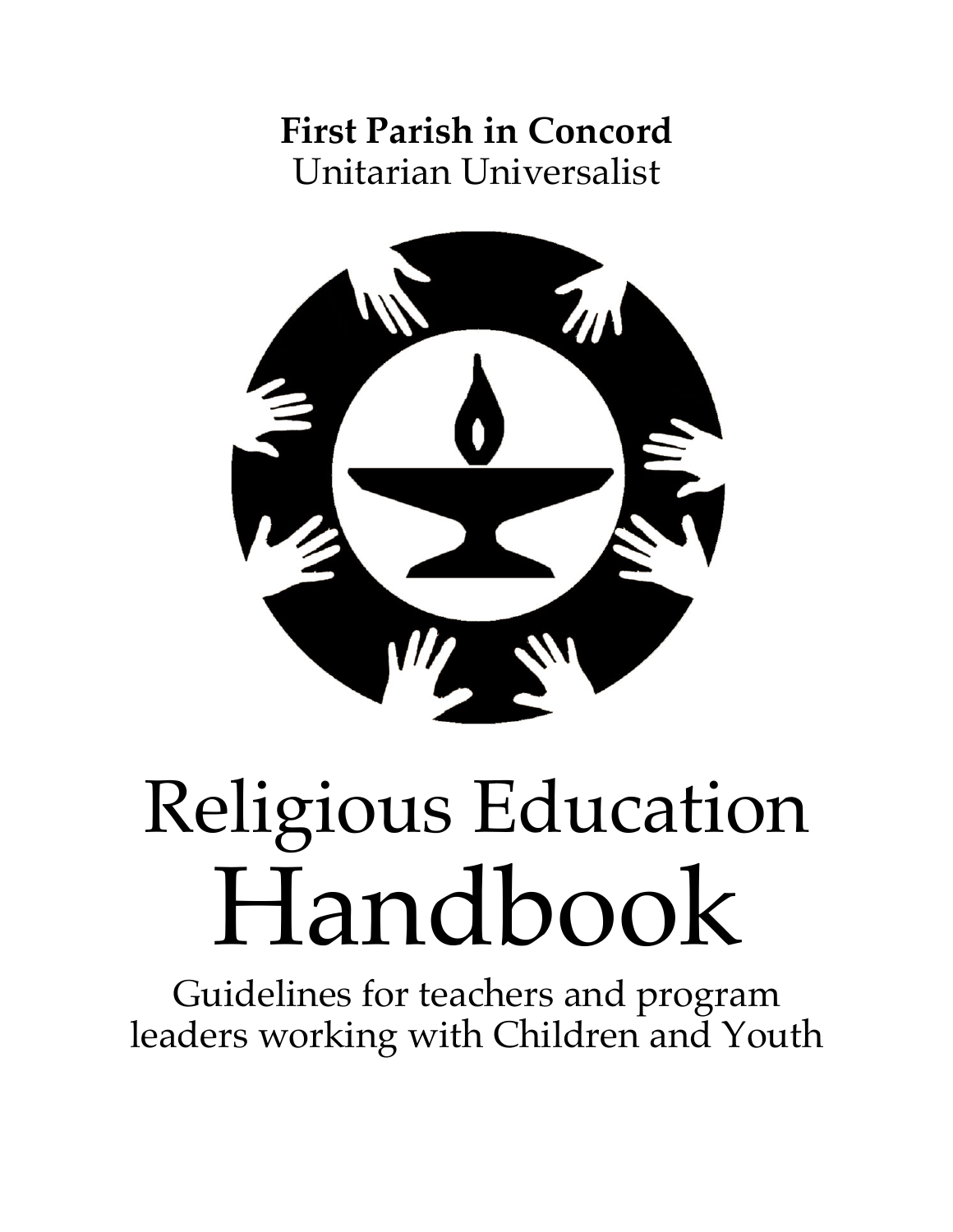# **Contents**

# Safety and Health

# **Essential Information**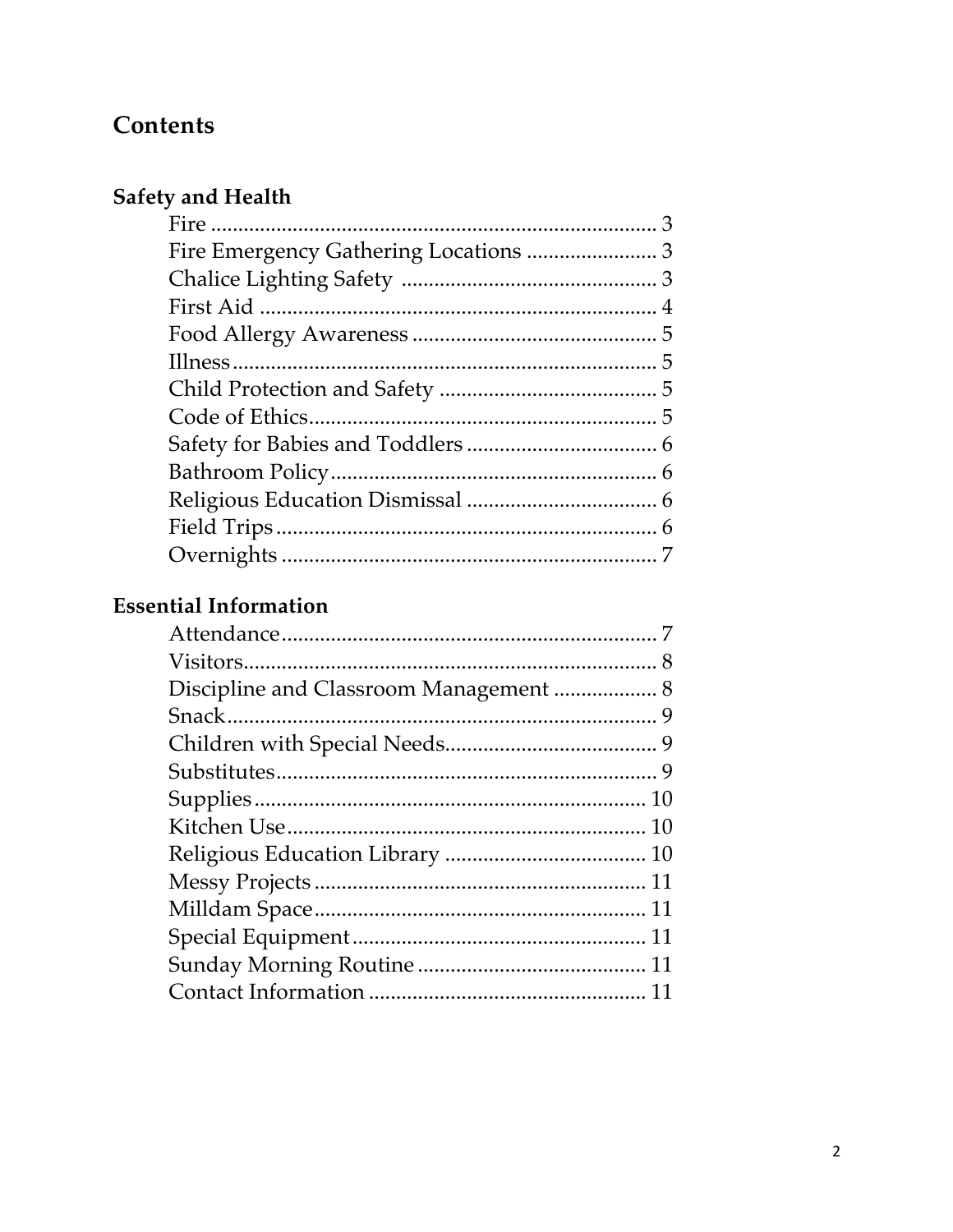# **Safety and Health**

### **Fire**

Smoke is the most serious danger, not flames. The building sprinkler system is designed to save the structure but by the time the system is set off, the heat and smoke could well be harmful and possibly fatal.

- 1. The first thing to do in case of a fire is **move people out of the building** calmly and in an orderly fashion.It is important to know where exits are and to keep exit paths clear of obstructions.
- 2. **Stay with your students** and **take attendance clipboard with you.** Each classroom has a designated emergency gathering spot outside the church. Teachers must take a head count and make sure all children in the class have been accounted for.
- 3. There are clearly marked fire extinguishers throughout the buildings. Trying to put out a fire with an extinguisher should be secondary to removing people.
- 4. All exits should remain clear of toys, boxes, etc.
- 5. There are two highly sensitive smoke detectors in the downstairs Nursery School rooms. If you are using hot plates or heat producing instruments they could trip off the alarm in the Concord Fire Station unless you are careful not to let smoke accumulate. (Open windows and doors quickly.)

#### **Fire Emergency Gathering Locations**

Location #1: Milldam Play Yard (behind the church) Lower level classrooms (in the Milldam space)

Location #2: Courtyard/Lawn in front of the white houses RE classrooms: Bulkeley, Brooks, Emerson, Greeley & Ripley, Chapel, Wright Tavern

Maps of emergency exit routes are posted.

#### **Chalice Lighting Safety**

Please DO NOT light candles of any kind in the classroom. This year we ask all teachers to "light" a LED candle, battery-operated candle or use a flannel board (Little RE) for the classroom Chalice Lighting. This way the flaming chalice, symbol of Unitarian Universalism can remain lit for the entire session and be symbolically extinguished at the end.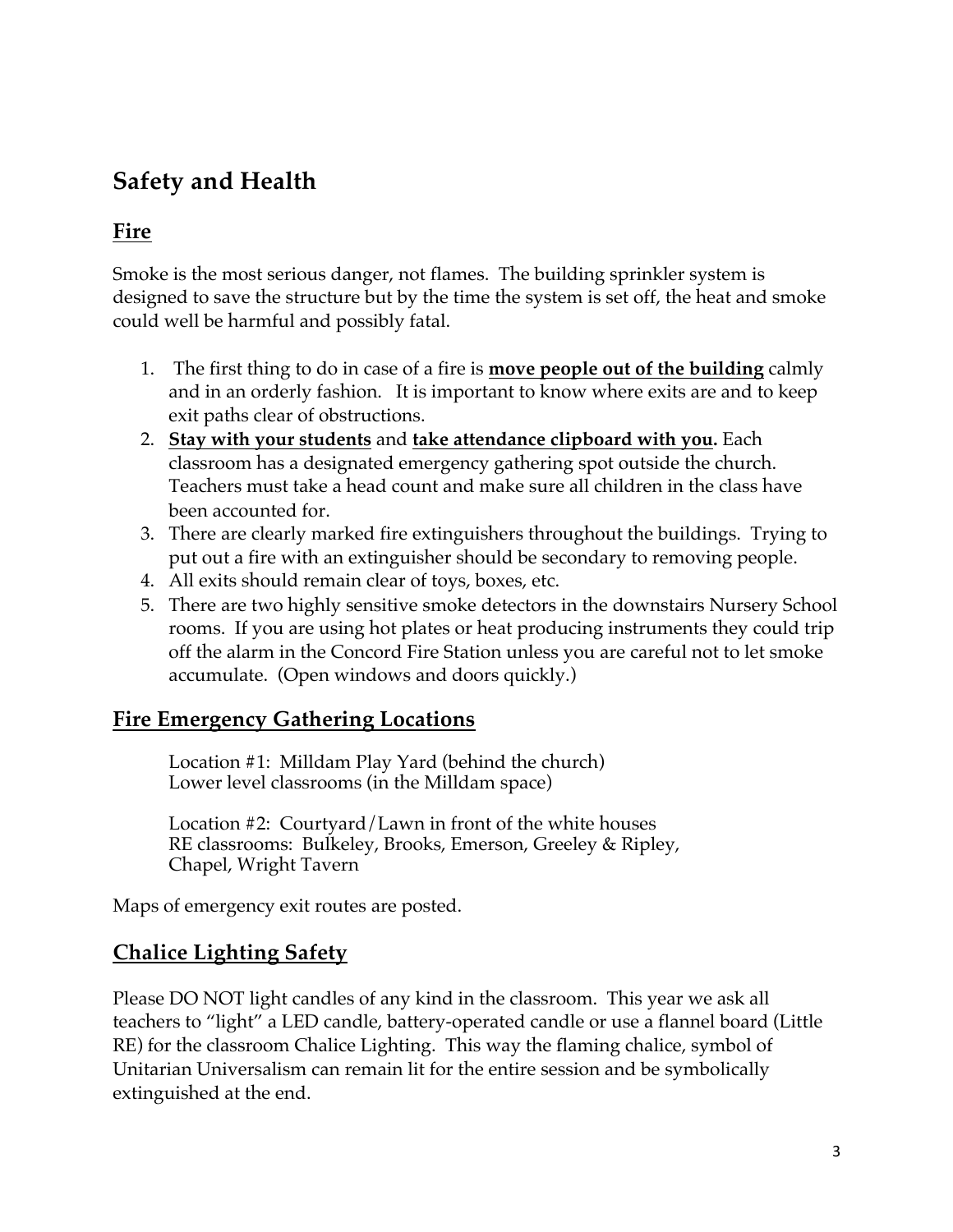#### **First Aid**

- 1. **First Aid Kits** are located in the RE Office and the RE supply closets.
- 2. **Incident Report Form**: If you or another adult have to administer any form of First Aid, including just putting a Band-Aid on a child, you must fill out an Incident Report Form. If possible, notify the parent/guardian about the injury or incident and ask them to sign the form. The form should be given to the MRE or put in her mailbox.
- 3. **Head or Body Injury:** If a child is seriously injured, **do not move** them. Have one adult teacher stay with the child and send a responsible messenger to the nearest land-line phone to call 911. Nearest phone locations:
	- a. Main Office: Emerson, Greeley, Ripley, Brooks or Bulkeley rooms, Wright Tavern
	- b. Chapel: Minister's Offices
	- c. Milldam hallway: Milldam classrooms
- 4. **Bee and Wasp Sting Allergies: Immediate response is critical.** If children have severe allergies we ask parents to bring an EpiPen with them on Sunday morning. Allergy information is listed on the attendance sheets for all classes. If a child has a severe reaction (swelling, trouble breathing) then administer the EpiPen (if available) and immediately call 911. Send a messenger to notify parents and a church staff member. If a church staff member is not present, please remain with the family until medical care arrives. If a child is stung and there is no allergy alert information, it is still important that you contact the parents immediately since allergies can develop unexpectedly.
- 5. **Food Allergies:** Parents/guardians of children with allergies or dietary restrictions should be proactive in providing this information during RE registration. During a child's first visit and/or first contact with a teaching team member, the teacher will ask the parent/guardian and/or child (as ageappropriate) about any allergies or other dietary restrictions and record this information. A snack is served in RE classrooms as part of the regular lesson plan. If there are allergies in a class, the MRE will confirm which foods may be served.
- 6. **EpiPens:** Some children who have severe allergies carry their own EpiPens or their parents carry them. EpiPens are an injection that must be administered into the thigh. If a child is having an allergic reaction it is important to administer the EpiPen immediately. We do not keep EpiPens at First Parish. If a child is experiencing swelling or trouble breathing and it could be an allergic reaction, dial 911 and then send someone to contact the parent.
- 7. **Food Planning:** Please consult with RE staff before planning cooking or foodrelated activities. Teachers are asked to be mindful of allergies and other dietary restrictions. If children in your class have allergies, please inform the MRE well in advance so she can confirm about food safety with parents/guardians. We are unable to accept food donations without advance notice.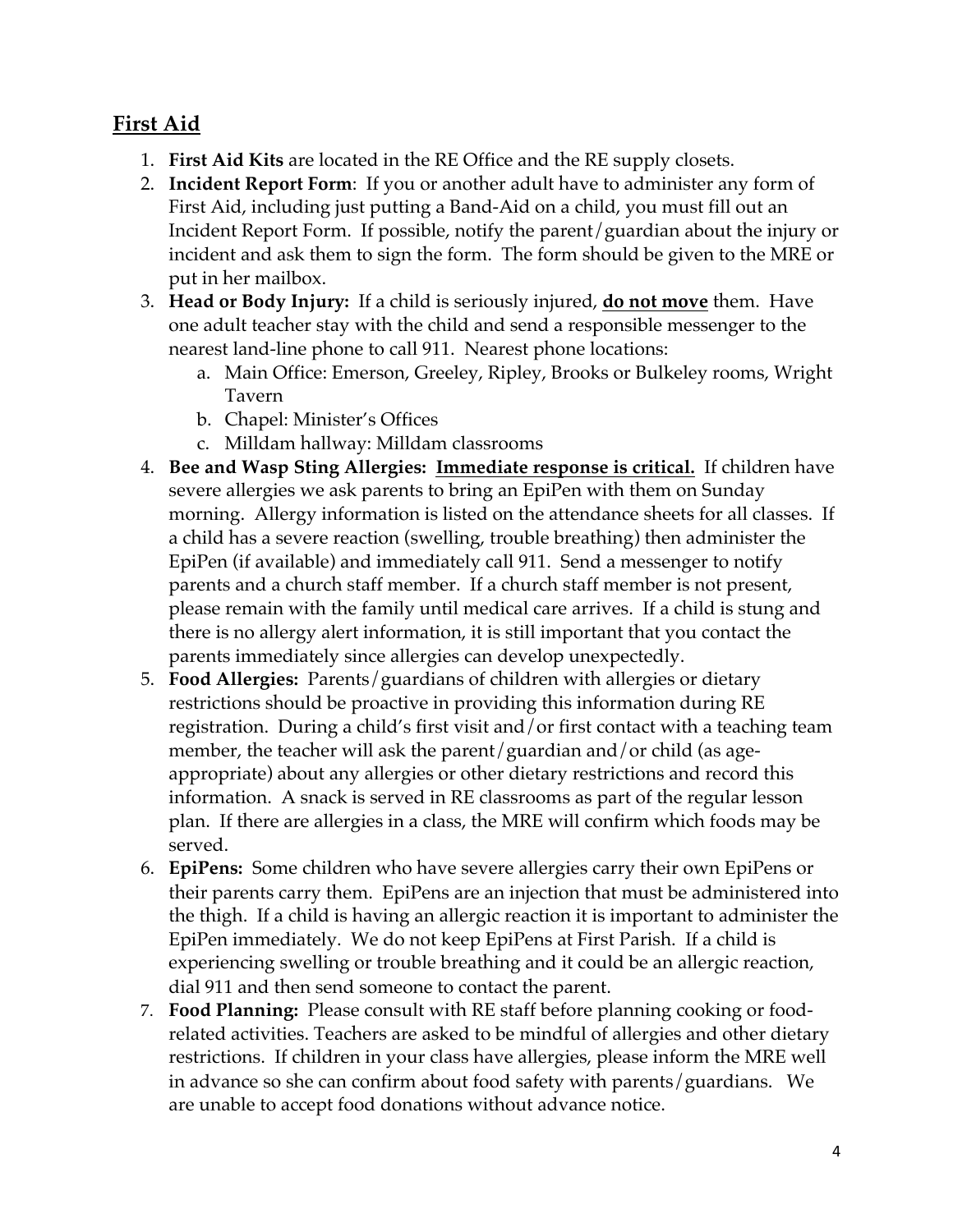#### **Food Allergy Awareness**

For the safety of children in our program with life-threatening peanut allergies, **snacks provided in RE classes do not contain peanuts and have not been manufactured where peanuts are processed.** Occasionally, RE programming will include food-related activities and the First Parish community will be notified in advance through our weekly RE Announce. To help us keep children safe, if you or your child has had nuts or peanut butter please wash your hands and face and check your clothing before coming to church. If your child has any food allergies, be sure to note them in your RE Registration and check in weekly with your child's volunteer teachers.

## **Illness**

Any child who has a contagious illness should be kept at home. If teachers have any concern about the wellness of a child they should contact the MRE or ADRE. Teachers must wear gloves while changing diapers and dispose of gloves when finished.

## **Child Protection and Safety**

- 1. All adults working with children and youth must pass a CORI form background check annually.
- 2. In keeping with Safe Congregation Guidelines, there must be a minimum of two adults present in the building, in RE classes, at youth group meetings, and at other events or activities involving children of the church.
- 3. There must be no use of alcohol or illegal drugs at events planned for children.
- 4. All members of the First Parish community shall abide by our Code of Ethics.

#### **Code of Ethics – Working with Children and Youth**

First Parish in Concord is a place of safety for all children and youth. Anyone working with children in a leadership role in any of our church programs has the social, moral, and spiritual responsibility to protect the children and youth both physically and emotionally. Both volunteer and salaried staff members of the church share this responsibility.

Leaders of children and youth at First Parish assume the responsibility to nurture, to teach, to share in, and to celebrate the spiritual and moral development of our children and youth. Leaders make a commitment to foster a positive sense of self, a spirit of independence, and responsible behavior in an atmosphere of mutual respect.

No leader shall engage in behavior which may be construed as physically, verbally, or emotional abusive. No leader shall ever engage in sexual, seductive, or erotic behavior with children or youth. Leaders shall refrain from being under the influence of alcohol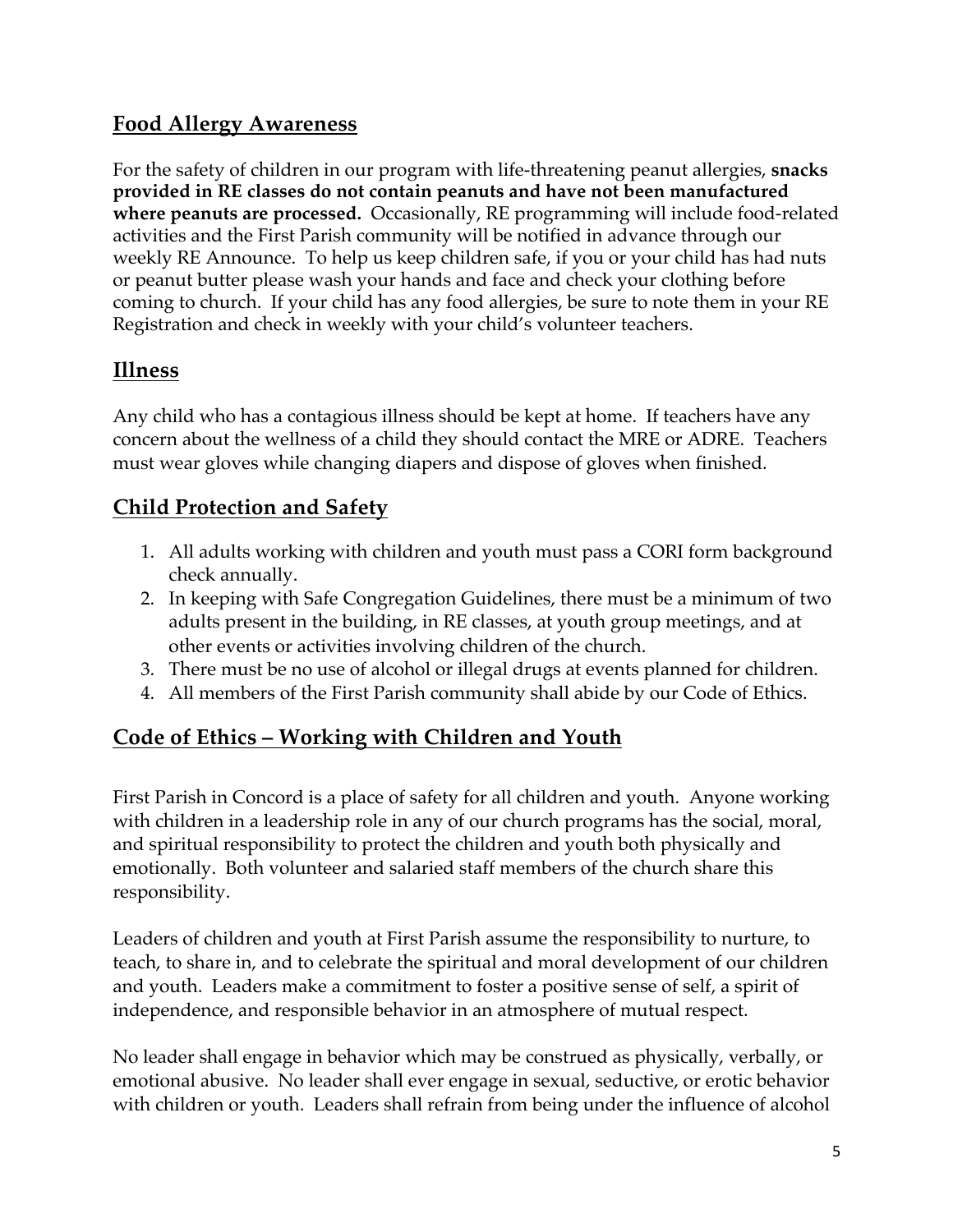or illegal drugs, or any other drug that would impair their judgment or ability to function effectively in a leadership role with children or youth. In order to be in compliance with our Safe Congregation Guidelines, no leader shall be alone with any child.

Leaders will be informed of this Code of Ethics and agree to it before assuming their roles. In cases of any violation of this code, appropriate action will be taken.

#### **Safety for Babies and Toddlers**

- 1. Parents must sign in and sign out babies and toddlers when they are dropped off and picked up each week.
- 2. Clipboards with sign-in sheets and allergy information are provided to Little RE teachers.
- 3. Children must be signed out by an adult parent/guardian. If there is any question or concern please contact the Assistant Director of Religious Education.
- 4. For the safety of the child and the adult, teachers must practice universal precautions when changing diapers. Plastic surgical gloves and disposable changing mats are provided in the diaper kits for children who need them.

#### **Bathroom Policy**

In keeping with our Safe Congregation policy, two teachers must remain the classroom with our children and youth. Given that there are no bathrooms on the upper level of the RE wing, children in the Emerson Room, Greeley Room, and Ripley Room will go to the bathroom on the first floor accompanied by another classmate.

#### **Religious Education Dismissal**

- 1. Children in third grade and younger must be picked up by their parents or guardians by 11:15am.
- 2. Teachers must stay with children third grade and younger until they are picked up.
- 3. If parents are late, teachers should ask the MRE or ADRE for assistance.
- 4. Children fourth grade and older are dismissed to coffee hour to meet their parents.
- 5. See the "Safety for Babies and Toddlers" section above for dismissal information for that age group.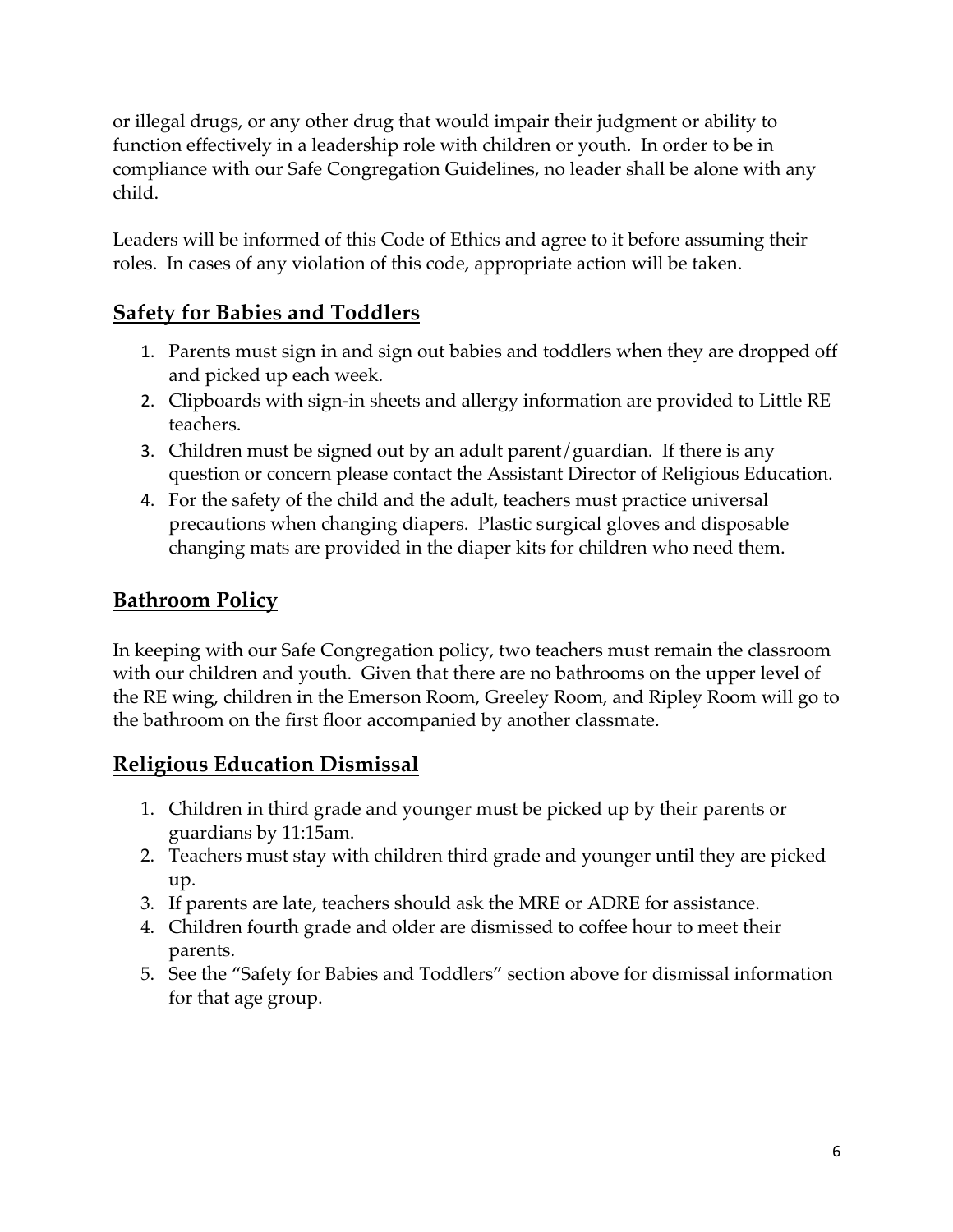### **Field Trips**

- 1. Parents or Guardians must sign permission slips when children and teens are leaving the church premises. Emergency information forms are also required for overnight visits or retreats. The leaders must take along the signed forms as well as a class list, which includes gaurdian's names and phone numbers.
- 2. In case of emergency, a medical release (on the Field Trip Permission Form) must be shown to hospital personnel before treatment.
- 3. A First Aid kit must be taken on field trips.
- 4. There must be a minimum of two adults with the group.
- 5. Drivers must have a valid driver's license, be of legal age to drive minors, and be covered by auto insurance.
- 6. Children must ride in a child safety seat until they are at least 8 years old or over 57" tall.
- 7. Seat belts must be provided for every child.
- 8. No child under 12 shall ride in the front seat of a car equipped with an air bag.
- 9. There must be no use of alcohol or illegal drugs on field trips.

### **Overnights**

- 1. All over nights must be arranged with the MRE, ADRE, and/or the Youth Programs Director prior to sending out any invitation to the children and the youth.
- 2. Adult supervision must be present at all times.
- 3. Those who volunteer to help during any First Parish overnight activity involving minors will be pre-screened as follows:
	- Must have been involved with First Parish for a minimum of six months
	- Two institutional reference checks, preferably in organizations where the volunteer worked with minors, such as scouts or school
	- Must have permitted First Parish to conduct a national criminal background check on them within the past three years
- 4. A First Aid kit must be taken on any overnight or retreat.
- 5. A class list with guardians' names and phone numbers must be taken.
- 6. The children must meet with the adults at the beginning of the overnight and must be informed of the overnight ground rules before activities begin.
- 7. The Sanctuary may only be used as places of worship. It is important to teach our children respect for these spaces as places that have personal and sacred meaning for our congregation.
- 8. Please discuss any plans you may have for the Sanctuary with the MRE.
- 9. No food or running games are allowed in the Sanctuary.
- 10. The organ is not to be touched by anyone adults or children.
- 11. The Parish Hall may be used as a place for fun and games. Please remember that it is not a gym. There are precious paintings and furnishings. Have fun, but be careful.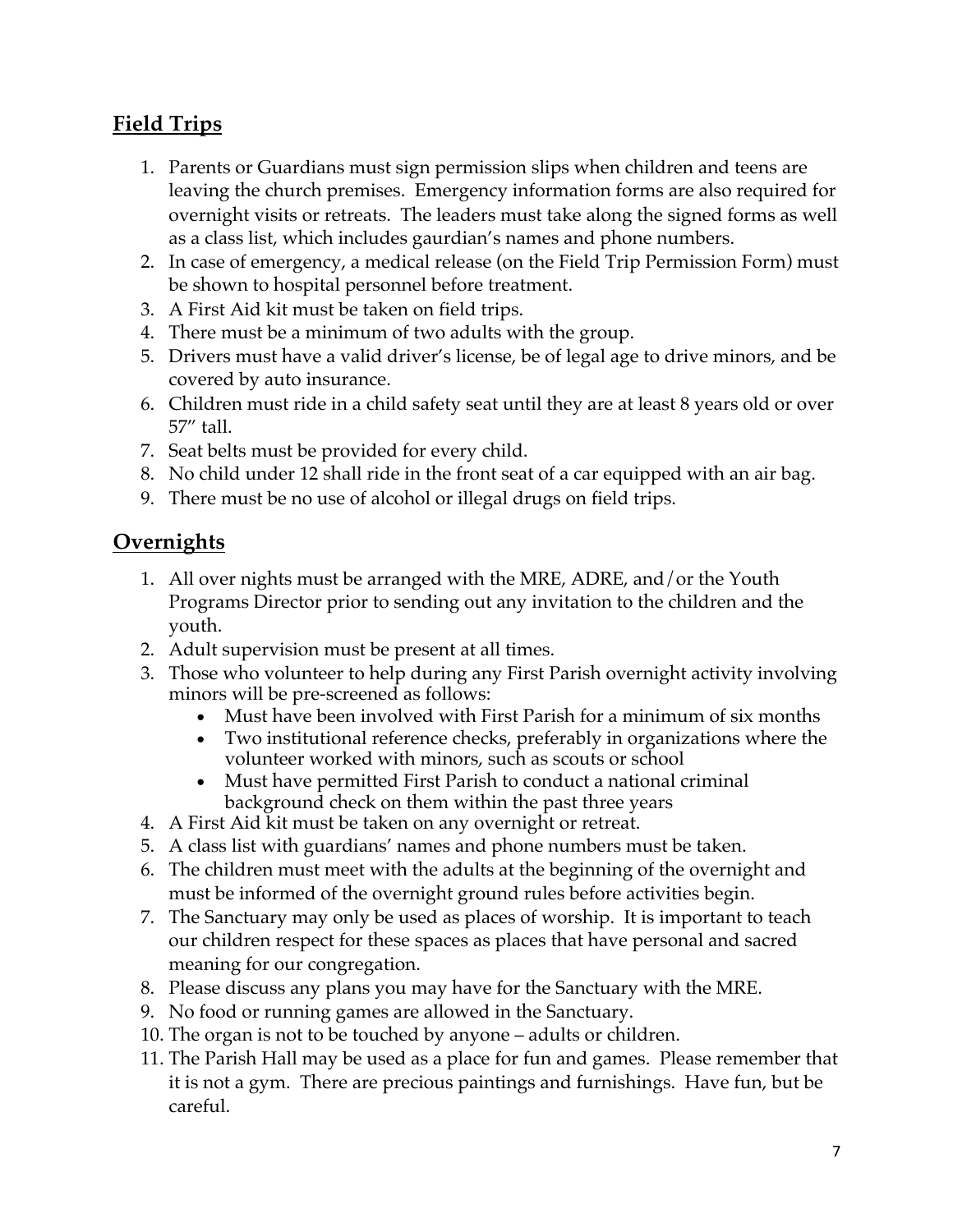- 12. Offices, Milldam Nursery School space, and the herb garden are off limits unless otherwise arranged with the Sexton.
- 13. To be in compliance with our Safe Congregation Guidelines, two adults must be present at all times when working with children and youth.

#### **Essential Information**

#### **Attendance**

Once the children gather in your classroom, take attendance. There are many ways that this can be done. Children and youth can help in taking attendance if you wish. It is essential to have a record of who is present. If there are children whose names do not appear on your attendance sheet, please add their names. **Please return attendance clipboards to the RE box for your group.**

## **Visitors**

Please offer a **Visitor Information Form** to all parents or guardians of visiting children and note the names of any students who are not registered on the attendance sheet. Ask them to fill it out and return it to you so the information may be included with the attendance. RE staff will follow-up with all new families.

#### **Discipline and Classroom Management**

Our job is to make students feel welcome when they arrive and to provide a classroom experience that motivates children and youth to learn with enjoyment. Sometimes however, even with our best efforts to create a positive experience, conflict and disruptive behavior can occur in the classroom. Tips for prevention:

- 1. Create a covenant (a promise list): Create a list of rules with students that everyone agrees will make the class a pleasant experience for everyone. A covenant is typically created during the first session of each term and revisited periodically.
- 2. Foster a sense of community: Learn everyone's name and use them often, praise good behavior, let the children know you know their parents, and offer choices whenever possible.
- 3. Be sensitive to varied learning styles. Offer activities that engage auditory, visual, gross motor, and fine motor learning. Alternate whole group activities with opportunities for small group and individual projects.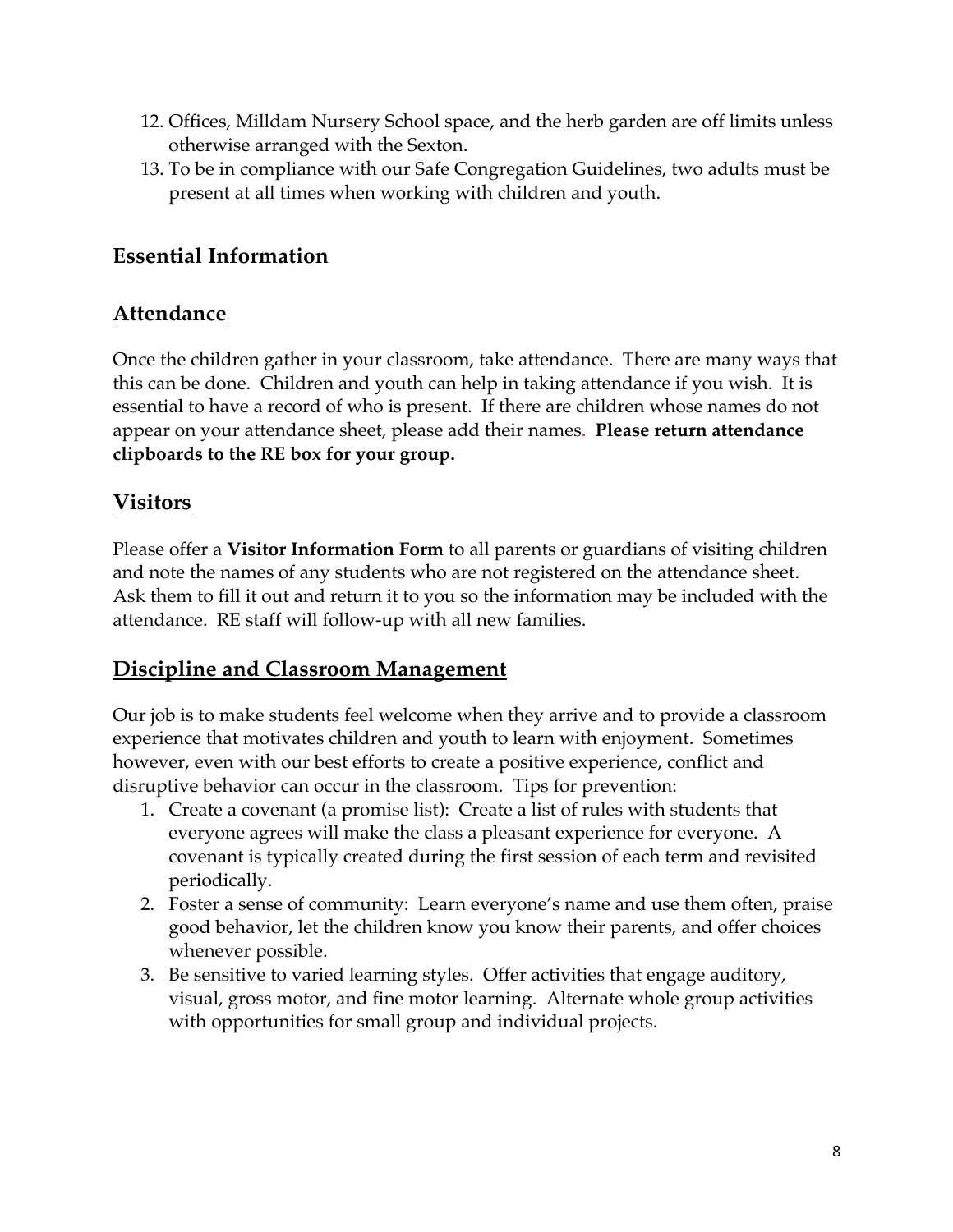Take positive, constructive action steps when there is a problem:

- 1. Sit next to a child who needs more limits or between children who distract each other.
- 2. Use positive verbal reminders about the agreed upon rules.
- 3. Use positive redirection and/or distraction: try to engage the disruptive child in a constructive activity such as helping the teacher or another student.
- 4. If a student continues to be disruptive, one RE teacher may take the child into the hall for a quiet moment. The child may return when collected.
- 5. If a child has repeated difficulty, please let the MRE or ADRE know. RE staff is available to help explore with teachers and parents how to enable the child to have a positive classroom experience.

### **Snack**

Snack is a regular part of our Sunday morning RE classes. Tostitos and water will be provided in all RE classes on Sunday mornings. In Little RE, Cheerios and water will be provided for our youngest children (0-4 year olds). These two snack foods have been selected to be mindful of food allergies and to make our offerings consistent and predictable. We are unable to accept food donations and any food-related activities without advance notice.

#### **Children with Special Needs**

When children have special needs we depend on the parents to tell us. We will pass on any relevant information to classroom teachers. Special needs information is treated with discretion. Teachers should know we also encourage parents to speak directly to their child's teachers. Teachers should feel free to speak directly to parents and/or to RE staff to request information and/or to ask for help teaching students with special needs. Teachers should not hesitate to let RE staff know if there are any children having any difficulties in RE. RE staff are available to help children and their families have positive experiences at First Parish. If children or their guardians have accessibility needs, we will make accommodations as necessary.

#### **Substitutes:**

You are responsible for finding a substitute if you are unable to teach on a given Sunday. Please do not wait until the last minute to secure a substitute. When you need a substitute:

- 1. Inform your co-teacher
- 2. Call a person who teaches the same grade/class during a different term
- 3. Call a parent from your class list
- 4. Call a parent from a different grade/class during a different term

If an emergency arises on Sunday morning, please **EMAIL BOTH the MRE and ADRE:**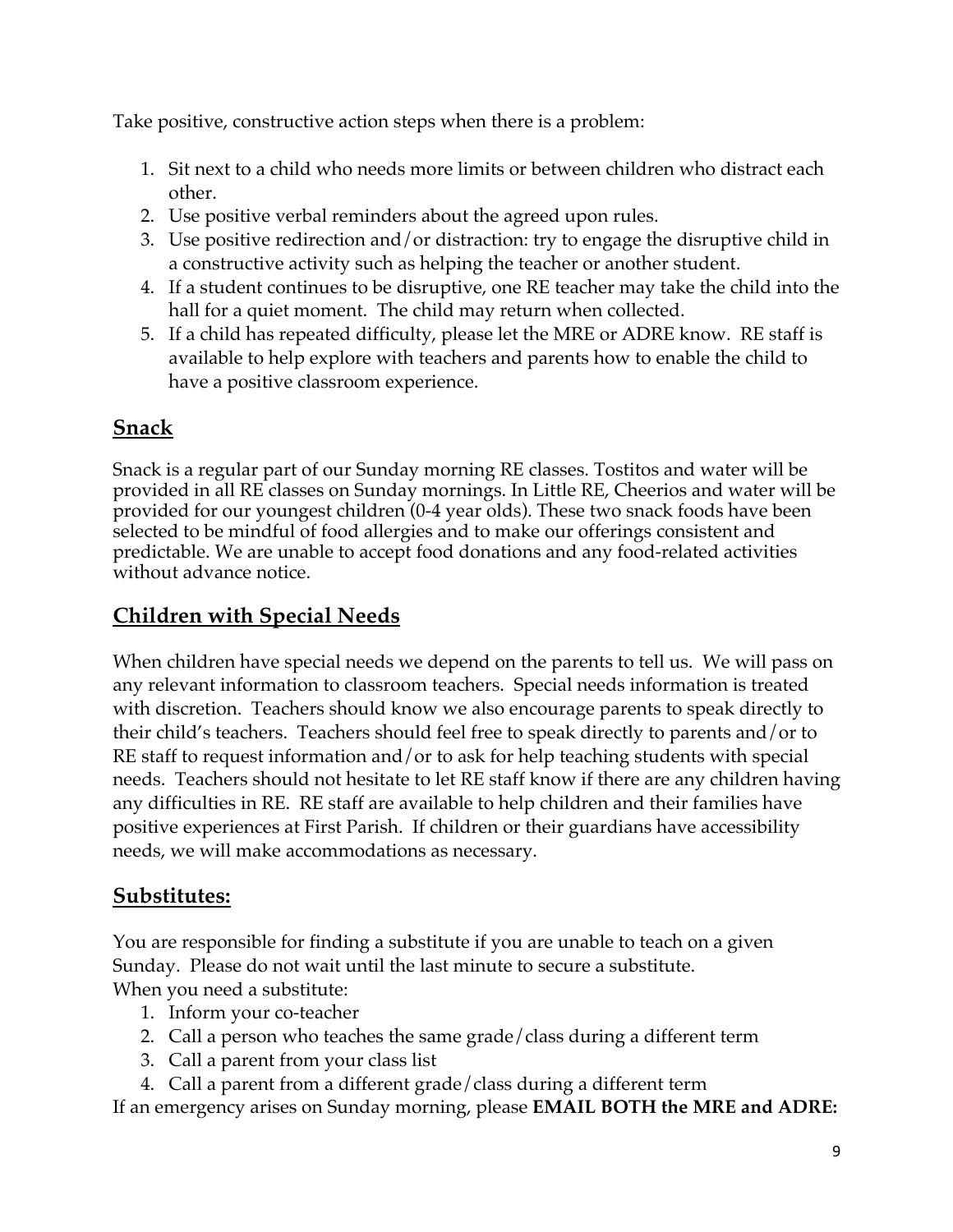Rev. Amy Freedman: afreedman@firstparish.org; Dawn Van Patten: dvanpatten@firstparish.org

#### **Supplies for Teachers**

In each classroom storage area, there is a bin stocked with supplies.

- Pencils
- Markers
- Crayons
- Scissors
- A stapler and staples
- Scotch Tape
- Masking Tape
- Glue Sticks
- Glue
- Ruler

The RE supply closet on the upper level of the RE wing contains more supplies including paper, glitter, paint, and craft supplies. These supplies are shared with all the classes so please take only what you need. If we are running low on any items, please notify the RE staff.

Please check with us before purchasing anything for your class. We have a large supply of "stuff" in the attic and may have exactly what you need. Please keep your receipts so you can be reimbursed.

If you would like the staff to purchase or to find something for you, please let us know as far in advance as possible at the latest by **Wednesday of the preceding week.**

#### **Kitchen Use**

If you plan on using the kitchen area and/or ovens, please let Doug Baker know by the preceding week: **dbaker@firstparish.org**

#### **Religious Education Library**

The RE Library is located in the hallway between the Brooks and Bulkeley rooms. These books are available for your use as resources for your teaching. If you borrow a book and take the book offsite, please let us know. There is a sign out form on a clipboard above the bookshelf.

#### **Messy Projects**

In order to keep our classrooms in excellent condition, please cover all tables and floors for projects including art and baking. Tarps are available in the RE supply closet. Please clean up all materials and tabletops when you are done.